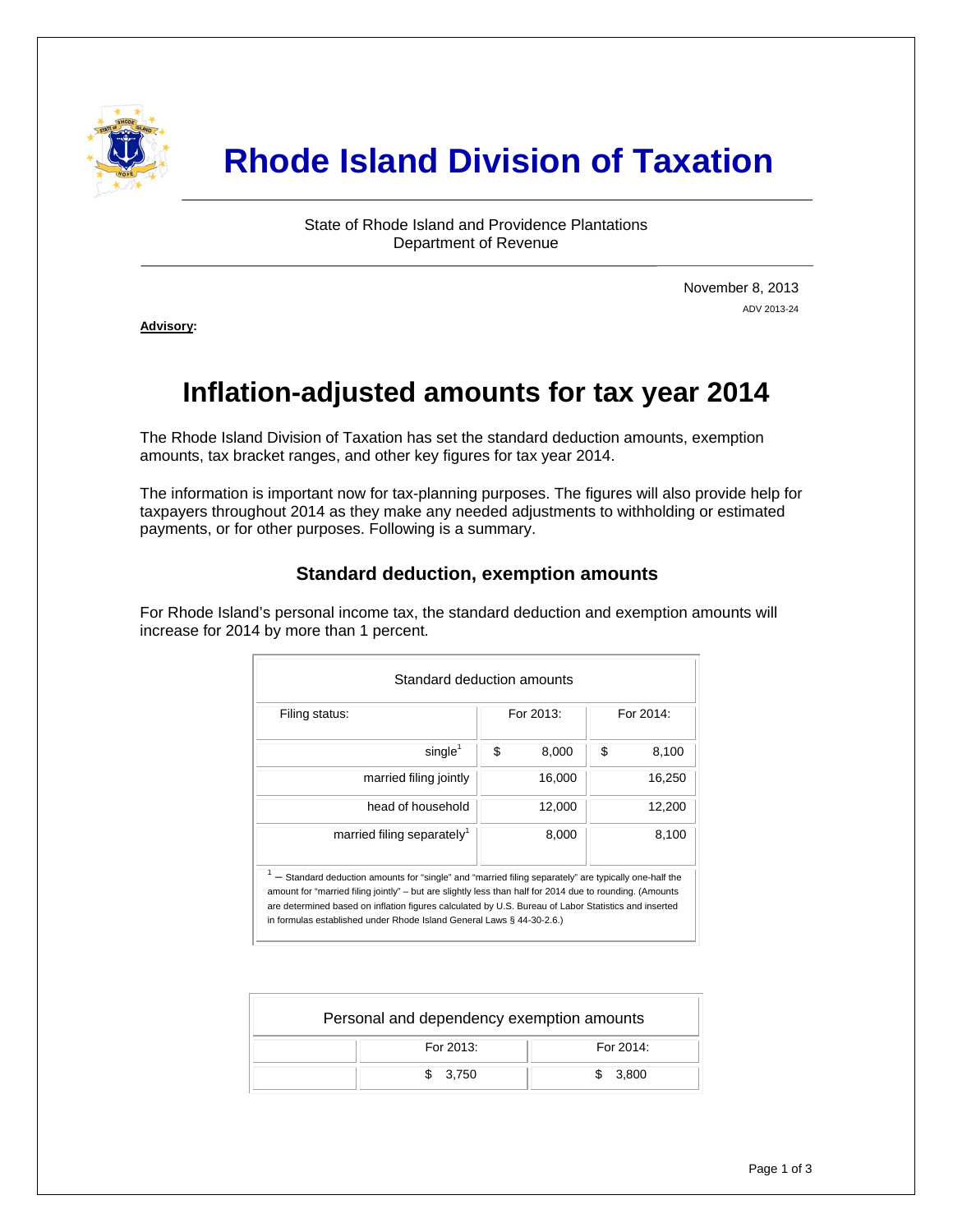#### **Personal income tax: phase-out range**

Most taxpayers are able to claim the full amount of the standard deduction to which they are entitled. The same is true for personal exemptions and dependency exemptions.

However, if a taxpayer's federal adjusted gross income (as modified for Rhode Island tax purposes) falls within a certain income range, the standard deduction amount – and the personal and dependency exemption amounts – are limited.

If income exceeds the range, the taxpayer cannot claim a standard deduction or personal or dependency exemption amount. The income ranges are listed in the table below:

| Phase-out range for standard deduction, exemption amounts |                        |
|-----------------------------------------------------------|------------------------|
| Tax year 2013:                                            | Tax year 2014:         |
| \$186,550 to \$207,950                                    | \$189,700 to \$211,300 |

## **Personal income tax: rate schedule**

The Division of Taxation has recalculated tax bracket ranges for tax year 2014, as required by statute. The recalculations, to reflect inflation, boost the dollar figures in each bracket by about 1.7 percent compared with tax year 2013. The changes were made to the Rhode Island personal income tax's uniform tax rate schedule – which is used by all filers.

|      |                 |                     |         |                        |               |                                                                         |    |                    | <b>Applies to tax</b><br><b>vear 2013</b> |
|------|-----------------|---------------------|---------|------------------------|---------------|-------------------------------------------------------------------------|----|--------------------|-------------------------------------------|
|      | Taxable income: |                     |         |                        |               | Rhode Island personal income tax:<br>uniform tax rate schedule for 2013 |    |                    |                                           |
| Over |                 | Pay<br>But not over |         | + percent<br>on excess |               |                                                                         |    | of the amount over |                                           |
| \$   | 0               | \$                  | 58,600  | S                      | $\sim$ $\sim$ | 3.75%                                                                   | \$ | $\Omega$           |                                           |
|      | 58,600          |                     | 133,250 |                        | 2,197.50      | 4.75%                                                                   |    | 58,600             |                                           |
|      | 133,250         |                     | $- -$   |                        | 5,743.38      | 5.99%                                                                   |    | 133,250            |                                           |

| Taxable income: |              |          | Rhode Island personal income tax:<br>uniform tax rate schedule for 2014 |                    | <b>Applies to tax</b><br><b>vear 2014</b> |
|-----------------|--------------|----------|-------------------------------------------------------------------------|--------------------|-------------------------------------------|
| Over            | But not over | Pay      | + percent<br>on excess                                                  | of the amount over |                                           |
| \$<br>$\Omega$  | \$<br>59,600 | \$<br>-- | 3.75%                                                                   | \$<br>0            |                                           |
| 59,600          | 135,500      | 2,235.00 | 4.75%                                                                   | 59,600             |                                           |
| 135,500         | --           | 5,840.25 | 5.99%                                                                   | 135,500            |                                           |